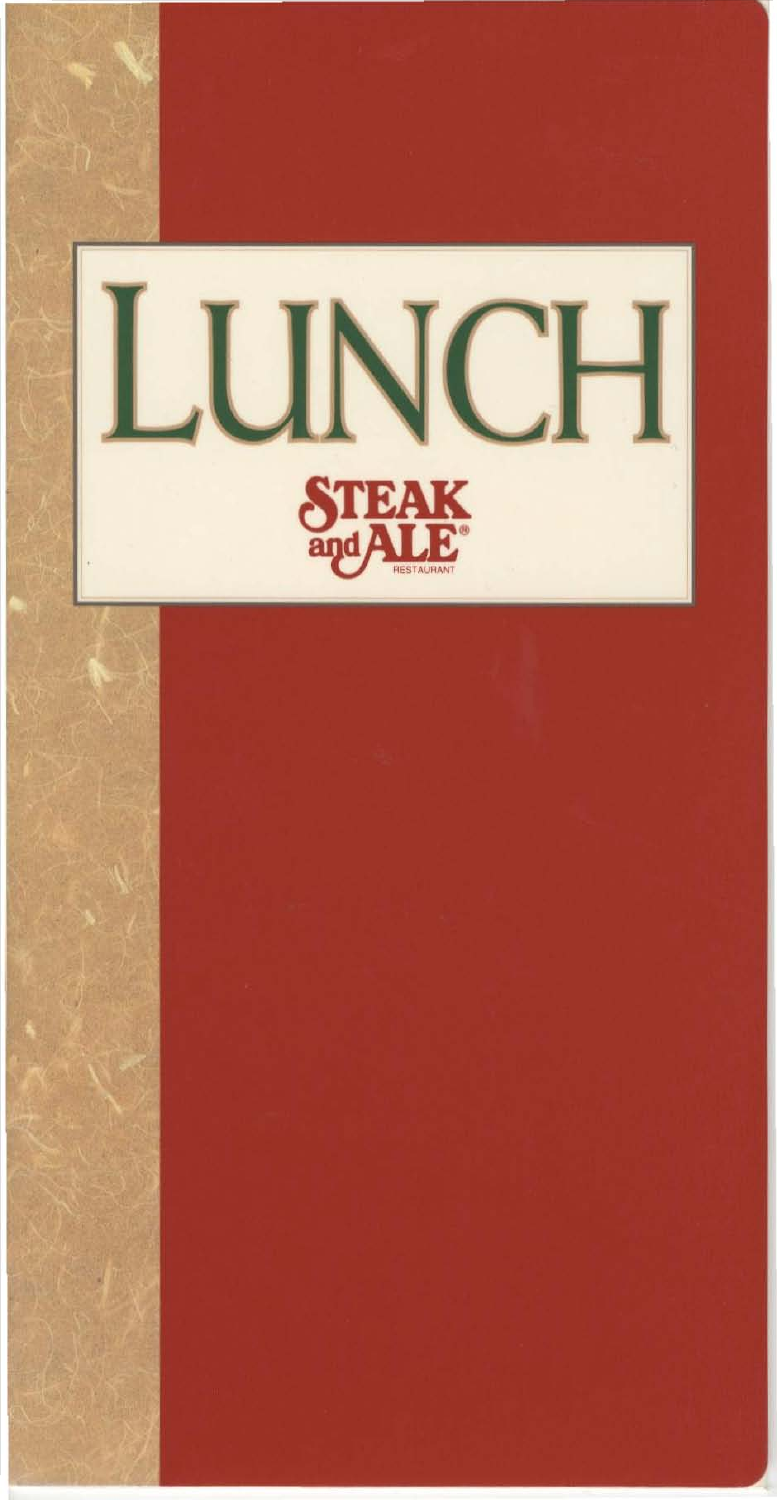

# **STARTERS**

# BAKED STUFFED MUSHROOMS

| Filled with crabmeat and |        |
|--------------------------|--------|
| seafood stuffing.        | \$4.45 |
| With Provolone cheese.   | \$4.75 |

# SHRIMP COCKTAIL

With cocktail sauce. \$4.95

BAKED MOZZARELLA

Mozzarella surrounded by a light breading and baked. Served with marinara sauce. \$3.95

# **SOUPS**

SOUP OF THE DAY Steaming hot and delicious. \$2.25

# FRENCH ONION SOUP

Filled with sautéed onions and topped with melted Provolone cheese. **\$3.25** 

# LOBSTER BISQUE

| Lobster and diced vegetables |        |  |
|------------------------------|--------|--|
| in a cream sauce.            | \$3.25 |  |

**SALADS** 

SAVANNAH CHICKEN SALAD Chunks of chicken breast with honey mustard dressing. tomatoes, eggs and almond slivers. \$5.45

QUICHE OF THE DAY Served with one of our daily specialty salads. \$4.25

# GRILLED CHICKEN SALAD

Chicken breast strips, lightly seasoned. grilled and served with hot bacon dressing. \$5.45

# CHICKEN CAESAR SALAD

Romaine lettuce topped with strips of grilled chicken breast. \$5.45

# SALAD BAR AS AN ENTREE

Featuring fresh vegetables, specially made dressings and assorted toppings. \$4.95

# SOUP AND SALAD BAR

Salad Bar with your choice of soups. \$5.95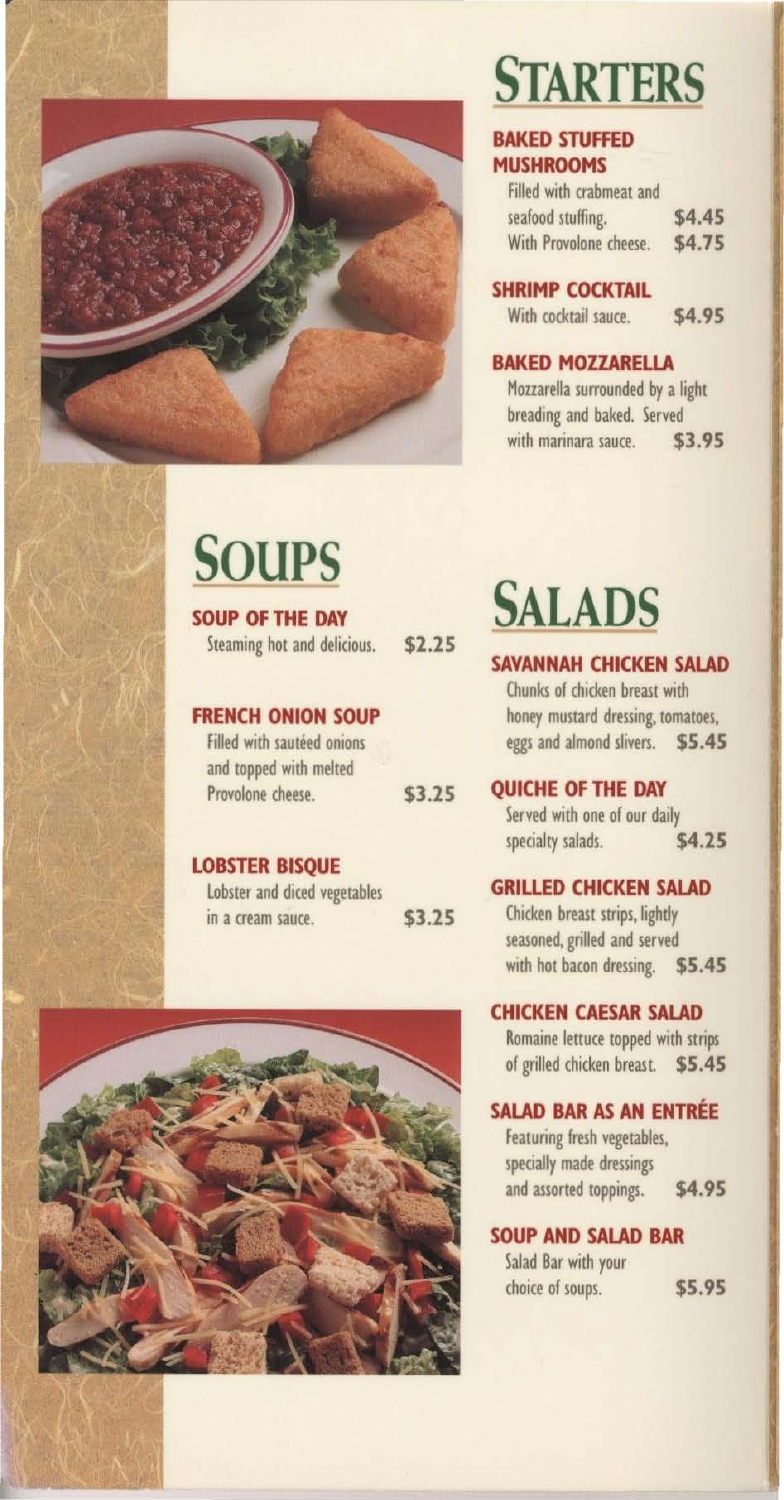# **SANDWICHES**

Served with savory fries.

# **SOUTHWEST CHICKEN**

Grilled breast of marinated chicken, with Provolone and Colby cheese. \$4.95

# **GRILLED CHICKEN**

Marinated, grilled chicken breast, with French dressing on the side. \$4.95

# **STEAK AND ALE CHEESESTEAK**

Slices of beef with sautéed onions. green peppers, mushrooms and melted Swiss cheese. \$5.75

# **CHICKEN CLUB**

Chicken breast topped with turkey, Provolone cheese and bacon. \$5.75

### **ENGLISH DIP**

|                          |  | Sliced roast beef with melted |        |
|--------------------------|--|-------------------------------|--------|
| Swiss cheese and au jus. |  |                               | \$5.25 |



# **BURGERS**

Served on an onion roll with lettuce, tomato and red onion. Includes savory fries.

\$4.50

\$4.75

# **OLD FASHIONED BURGER**

Traditional, all-American ground chuck burger.

### **CHEESE BURGER**

Topped with Colby cheese.

# **BACON-SWISS BURGER**

| Crowned with crisp bacon and |  |  |        |
|------------------------------|--|--|--------|
| Swiss cheese.                |  |  | \$4.95 |

# **CHICKEN**

Add \$1.95 for Salad Bar. Includes rice pilaf and a vegetable.

#### **SOUTHWEST CHICKEN**

Marinated chicken breast. smothered with Colby and Provolone cheeses, tomatoes \$5.25 and green onions.

# **HAWAIIAN CHICKEN**

Chicken breast, specially marinated and grilled. \$5.25

#### **BLACKENED CHICKEN** Chicken breast, coated with

\$4.95 Cajun seasoning.

#### **GRILLED CHICKEN CORDON BLEU**

Breast of chicken stuffed with ham and Swiss cheese. \$5.45

### **BLACKENED CHICKEN PASTA**

Strips of blackened chicken in a light Cajun cream sauce. Served with garlic bread. Does not include rice pilaf and vegetable. \$5.75



# **SEAFOOD**

Add \$1.95 for Salad Bar. Includes rice pilaf and a vegetable.

**STUFFED FLOUNDER MAÎTRE D'** Flounder stuffed with crabmeat, shrimp and cheese, then baked. \$6.75

#### **SHRIMP PILAF**

A half dozen shrimp basted with herbs and spices, and grilled. \$6.45

#### **BLACKENED SNAPPER**

Pacific snapper, lightly seasoned and blackened. \$6.95

**STUFFED SHRIMP** Filled with seasoned crabmeat. \$8.95



# **BEEF**

Add \$1.95 for Salad Bar.

# **SPECIAL LUNCH STEAK**

63/4 oz. USDA choice top sirloin with savory fries. **INCLUDES SALAD BAR.** \$7.95

#### **KENSINGTON CLUB®**

Marinated 9<sup>1</sup>/2 oz. USDA choice top sirloin with vegetable and baked potato, rice pilaf \$8.95 or savory fries.

# **FILET**

7 oz. USDA choice filet, grilled or blackened with vegetable and baked potato, rice pilaf \$8.95 or savory fries.

### **N.Y. STRIP**

A 10 oz. USDA choice strip with Burgundy Mushrooms, vegetable, and baked potato, rice pilaf \$9.95 or savory fries.

### **SKILLET O'BEEF®**

Braised beef tips and vegetables, in a Burgundy wine sauce, with rice pilaf and garlic bread. \$4.95

# **DESSERTS**

### **HOT APPLE PIE**

Topped with vanilla ice cream and sprinkled with brown sugar. \$3.25

# **MUD PIE**

Rocky road and coffee ice creams in a chocolate wafer crust. \$2.95

### **FRENCH SILK PIE**

Chocolate mousse pie crowned with rich whipped cream. \$2.95

# **CHEESECAKE**

New York-style cheesecake with strawberry purée. \$2.95

# **ICE CREAM FUDGE CAKE**

Smothered in hot fudge and topped with whipped cream. \$3.25